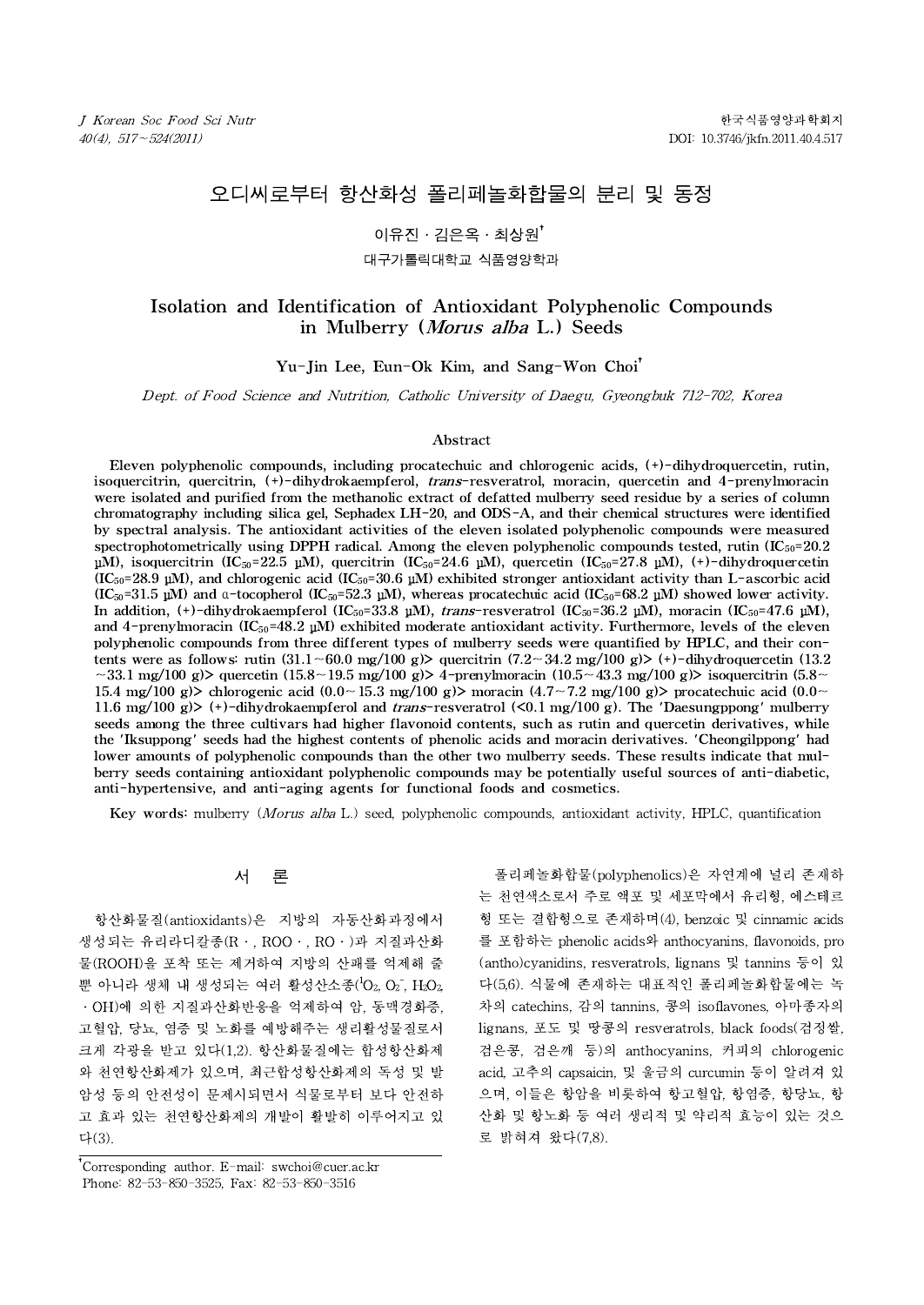뽕나무(Morus alba L.) 열매 오디는 예로부터 백발을 검 게 하며 소갈(당뇨)을 덜어주고 오장을 이롭게 하는 자양․ 강장제로서 뿐만 아니라 빈혈, 고혈압, 관절통 및 대머리 치 료제로 사용되어져 왔다(9,10). 지금까지 오디의 성상, 화학 적 성분과 생리활성작용에 관한 많은 연구가 보고된 바가 있으나(11-14) 오디씨의 화학적 성분 및 생리활성작용에 관 한 연구는 거의 없는 실정이다.

최근 포도, 망고 및 베리 등의 과실 가공 시 부산물로 대량 얻어지는 씨를 착유하여 기름과 탈지박을 생산하고, 이중 탈지박에는 항산화성 폴리페놀화합물이 다량 함유되어 있 어 기능성 소재로서 식품 및 화장품 산업에 널리 활용되고 있다(15-17). 이와 유사하게 오디주스 및 오디와인 제조 시 부산물로 얻어지는 오디씨에는 리놀레산 및 리놀렌산 등의 불포화지방산을 다량 함유하고 있을 뿐 아니라 tocopherol 및 phytosterol 등이 함유되어 있으며, 아울러 항암, 항고혈 압 및 항당뇨 성분인 quercetin, resveratrol 및 4-prenylmoracin 등이 함유되어 있음을 전보(18)에서 보고한 바가 있다. 또한, 오디씨에는 그 외에도 여러 폴리페놀화합물이 존재하고 있어 다른 뽕나무 부위보다 높은 생리활성을 지니 고 있음이 확인된 바가 있다(18). 따라서 오디씨를 기능성식 품 및 화장품 소재로 활용하기에 앞서 오디씨의 주된 항산화 물질이 무엇인지를 보다 상세하게 밝힐 필요가 있다.

본 연구는 뽕나무 열매 오디씨로부터 11가지 폴리페놀화 합물을 분리 및 동정하고 그들의 항산화활성을 DPPH radical을 이용하여 측정하였으며, 아울러 3가지 뽕나무 품 종으로부터 얻어진 오디씨의 항산화성 폴리페놀화합물을 HPLC를 이용하여 정량하여 비교하였다.

### 재료 및 방법

#### 실험재료

본 실험에 사용한 오디씨는 2010년 6월 경북 김천에서 생 산된 뽕나무(Morus alba L.) 품종 '익수뽕' 오디를 이용하여 오디주스 제조 시 부산물로 얻어지는 오디박으로부터 수세 및 침지를 여러 차례 반복 실시하여 분리하여 탈수한 후 50±5°C에서 열풍건조한 것을 실험재료로 사용하였다. 또 Sephadex l 한, 경북 영덕 및 상주에서 각각 생산된 '대성뽕' 및 '청일뽕' 오디로부터 동일하게 오디씨를 분리 및 건조하여 정량분석 용 시료로 사용하였다.

#### 시약 및 크로마토그래피용 충진제

본 실험에 사용한 1,1-diphenyl-2-picrylhydrazyl(DPPH), L-ascorbic acid는 Sigma Chem. Co.(St. Louis, MO, USA) 로부터, α-tocopherol, phosphoric acid는 Wako Pure Chem. Ind. Ltd.(Osaka, Japan)로부터 각각 구입하여 사용하였다. 그리고 물질정제를 위한 column chromatography용 충전물 질로 silica gel 60(230∼400 mesh, Merck, Darmstadt, Germany), ODS-A gel(12 nm,150 μm, YMC, Inc., Allentown, PA, USA) 및 Sephadex LH-20(Pharmacia Biotech, Uppsala, Sweden)을 사용하였으며, 물질분석을 위한 thin layer chromatography(TLC)는 pre-coated silica gel 60 (0.25 mm, Merck) plate를 사용하였다. 그 외 모든 시약은 HPLC급(Merck) 또는 분석용 특급 시약을 사용하였다.

#### 오디씨로부터 폴리페놀화합물의 추출, 분리 및 정제

오디씨로부터 폴리페놀화합물의 추출, 분리 및 정제는 Fig. 1과 같이 실시하였다.건조 오디씨(18 kg)를 연속식 압 착 expeller(Poongsan, Daegu, Korea)를 이용하여 착유하여 오디씨유와 탈지박(13.13 kg)을 각각 얻은 후 탈지박은 95% 메탄올용액(36 L)을 가하여 ultrasonic cleaner(Power Sonic 420, Hwashin Instrument, Seoul, Korea)에서 연속적으로 추출한 후 여과 및 농축하여 오디씨탈지박 메탄올추출물 (550 g)을 얻었다. 메탄올추출물을 80% 메탄올수용액(4 L) 에 용해한 후 노르말-헥산(4 L)을 가하여 2회 반복 수세하여 탈지하고 얻어진 하층을 농축한 후 물(3 L)을 가하여 현탁시 킨 후 디클로로메탄(3 L), 에틸아세테이트(3 L) 및 노르말-부탄올(1 L)을 차례로 가하여 2회 분획한 후 무수 Na2SO4을 가하여 탈수한 다음 감압․농축하여 디클로로메탄(10.5 g), 에틸아세테이트 (4.8 g) 및 노르말-부탄올(20.3 g) 분획물을 각각 얻었다. 3가지 분획 중 에틸아세테이트 분획물(4.8 g)을 클로로포름-메탄올(5:1, v/v) 혼합용매로 silica gelcolumn chromatography를 실시한 후 TLC 분석을 통해 성분이 유 사한 분획을 모아 5개의 분획(fr. 1, 1.33 g; fr. 2, 2.22 g; fr. 3, 0.66 g; fr. 4, 0.39 g; fr. 5, 0.20 g)으로 나누었다. 각각의 분획을 80% 메탄올용액으로 Sephadex LH-20 column chromatography를 실시하였으며, 분획 1로부터 화합물 1 (Comp. 1, 13.7 mg)과 화합물 2(Comp. 2, 3.4 mg)를 각각 분리하였으며, 분획 2로부터 Sephadex LH-20 및 ODS-A column chromatography를 순차적으로 실시하여 화합물 3(Comp. 3, 33.6 mg), 화합물 4(Comp. 4, 4.1 mg), 화합물 5(Comp. 5, 2.4 mg), 화합물 6(Comp. 6, 2.2 mg), 화합물 7(Comp. 7, 3.6 mg)을 각각 얻었다. 또한 앞서 silica gel column chromatography로부터 분리된 분획 3으로부터 Sephadex LH-20 및 ODS-A column chromatography를 각 각 순차적으로 실시하여 화합물 8(Comp. 8, 5.1 mg)과 화합 물 9(Comp. 9, 7.1 mg)를 얻었고, 또한 분획 4와 5로부터 Sephadex LH-20 및 ODS-A column chromatography를 실 시하여 화합물 10(Comp. 10, 4.1 mg)과 화합물 11(Comp. 11, 2.2 mg)을 각각 순수하게 분리하였다.

#### 오디씨로부터 분리된 폴리페놀화합물의 화학구조 동정

오디씨로부터 분리된 11가지 폴리페놀화합물의 구조분석 을 위해 먼저 UV-vis spectrophotometer(S-3100, SINCO, Seoul, Korea)를 사용하여 200 nm∼600 nm 영역에서 scan- $\min$ g하여 최대흡수파장( $\lambda_{\max}$ )을 조사하였다. 다음, 'H-NMR (400 MHz)와 <sup>13</sup>C-NMR(100 MHz) 분석은 Varian Unity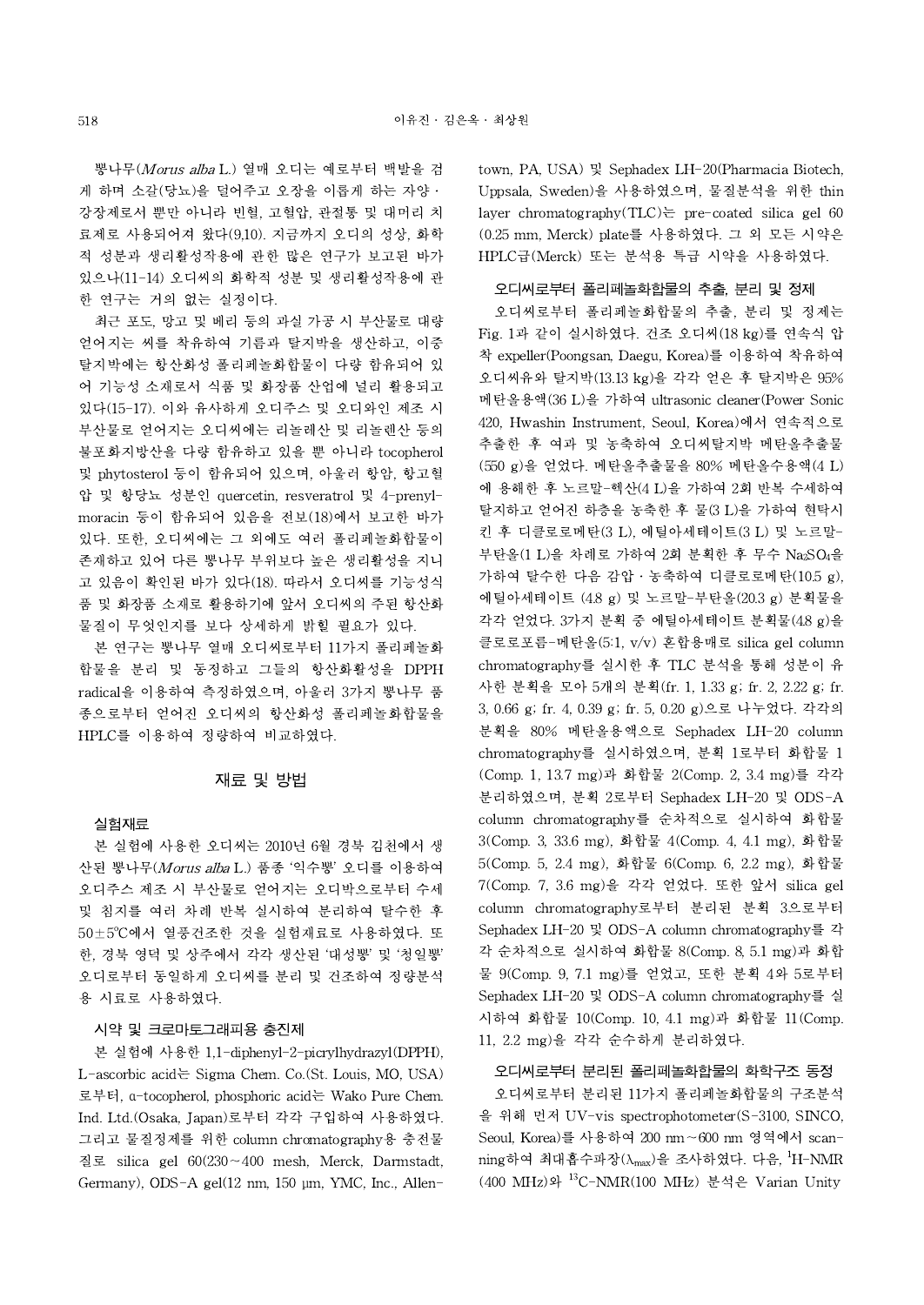

Fig. 1. Schematic procedure for extraction, isolation and purification of polyphenolic compounds from mulberry seeds.

Plus 400 spectrometer(Palo Alto, CA, USA)를 사용하여 상 온에서 측정하였으며, 이때 시료는 CD3OD에 용해하였다. 그리고 tetramethylsilane(TMS)을 내부 표준물질로 첨가하 여 시료의 화학적 이동값을 δ치(ppm)로 나타내었다.

### 오디씨로부터 분리된 폴리페놀화합물의 항산화활성 측정

오디씨로부터 분리한 11가지 폴리페놀화합물의 항산화활 성은 Tagashira와 Ohtake의 방법(19)을 약간 변형하여 DPPH radical scavenging activity를 다음과 같이 측정하였다. 즉, 0.1 mM DPPH를 함유한 메탄올 용액 2 mL에 시료 용액 0.1 mL를 가해 vortex하여 실온에서 10분간 반응시킨 다음 UV spectrophotometer를 이용하여 517 nm에서 흡광도를 측정하여 DPPH의 환원에 의한 흡광도의 감소를 측정하였 다. 이때 DPPH radical 소거활성은 다음 식에 따라 계산하였 다. DPPH radical scavenging activity(%)= $(1-A/B) \times 100$ . A: absorbance of sample at 517 nm, B: absorbance of control at 517 nm. 여기서 시료를 넣지 않은 대조구를 함께 측정하여 시료의 상대적인 DPPH radical 소거활성을 측정 한 후 회귀분석에 의해 산출된 IC50값(DPPH radical을 50% 저해하는 시료의 농도)을 나타내었다.

#### 오디 품종별 오디씨의 폴리페놀화합물의 함량 측정

오디 품종별 얻어진 건조 오디씨(10 g)를 분쇄한 후 클로 로포름 : 메탄올(2:1,v/v) 혼합용매(200 mL)로 상온에서 교 반하여 탈지하고 여과하여 얻은 탈지박을 건조시켜 탈지오 디씨박을 얻었고, 이를 90% 메탄올수용액(200 mL)으로 2시 간 초음파 추출하여 얻은 메탄올추출물을 여과 및 농축하여 메탄올추출물을 얻었다. 다음 이를 90% 메탄올용액(15 mL) 으로 용해한 후 그중 일부 원액을 취하여 0.45 μm PVDF syringe filter(Whatman, Maidstone, England)를 통과시킨 후 전보의 방법(18)에 따라 HPLC로 11가지 폴리페놀화합물 의 함량을 측정하였다.이때 분리된 각각의 폴리페놀화합물 은 앞서 순수 분리한 폴리페놀화합물의 retention time과 비 교하여 확인하였으며, photodiode array detector를 사용하 여 각 화합물의 최대흡수파장을 측정한 후 290, 310, 330 및 350 nm에서 각 화합물의 calibration curve를 회귀분석그래 프를 이용하여 작성한 후 각각의 폴리페놀화합물의 함량을 계산하였다. 그리고 11가지 폴리페놀화합물의 회수율을 측 정한 결과, procatechuic acid(95%), chlorogenic acid(95%), rutin(95%), isoquercitrin(93%), quercitrin (92%), dihydroquercetin(90%), dihydrokaempferol(90%),  $t$ -resveratrol (93%), quercetin(90%), moracin 및 4-prenylmoracin(90%)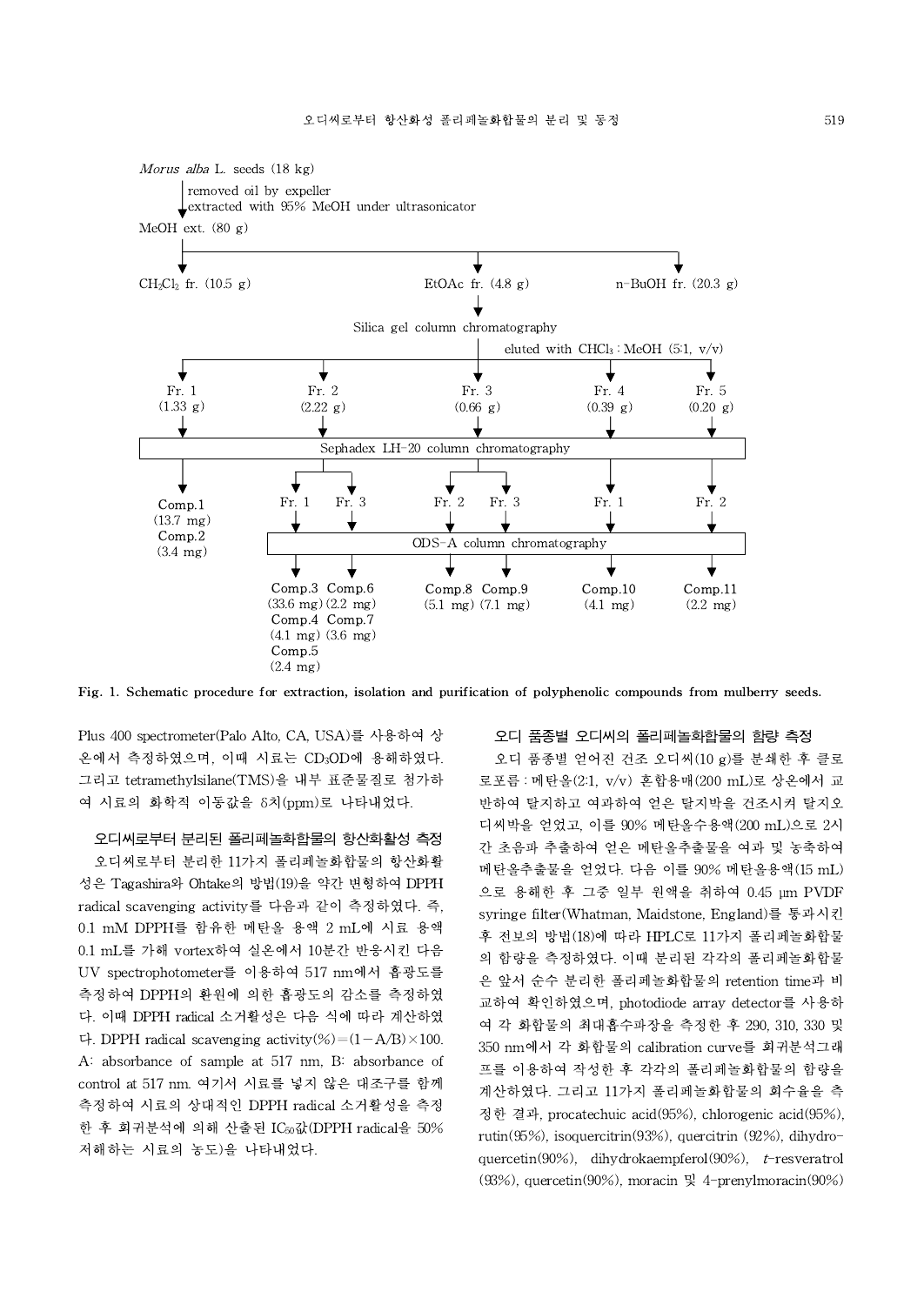이었다.

### 통계처리

모든 실험 결과들은 3회 반복 측정하여 평균치와 표준편 차로 나타내었으며, 각 처리별 평균치간의 유의성 검정은 SPSS 14.0(Statistical Package for Social Sciences, SPSS Inc., Chicago, IL, USA) software를 이용하여 분산분석을 실시하였다. 평균간 유의적 차이가 있는 항목에 대해서는 Duncan's multiple range test로 p<0.05 수준에서 유의차 검 정을 실시하였다.

## 결과 및 고찰

### 오디씨로부터 폴리페놀화합물의 추출·분리 및 정제

사전 연구에서 뽕나무 부위별(열매, 씨, 잎, 뿌리) 항산화 활성을 측정한 결과, 오디씨가 가장 강한 항산화작용을 나타 내었다(18). 따라서 오디씨의 주된 항산화물질을 분리하기 위해 오디씨의 메탄올추출물을 디클로로메탄, 에틸아세테 이트 및 부탄올로 각각 용매분획한 후 이중 항산화활성이 가장 강한 에틸아세테이트 분획을 silica-gel, Sephadex LH-20 및 ODS-A column chromatography를 순차적으로 실시 하여 앞서 Fig. 1과 같이 11가지 폴리페놀화합물을 분리 정 제하였다.

#### 오디씨로부터 분리된 폴리페놀화합물의 화학구조 동정

오디씨로부터 분리된 11가지 폴리페놀화합물 중 7가지 폴 리페놀화합물(Comp. 1, Comp. 2, Comp. 4, Comp. 5 및 Comp. 6, Comp. 8, Comp. 10 및 Comp. 11)은 이미 뽕나무 열매인 오디와 오디씨로부터 분리 및 동정된 바(18,20)가 있기에 본 연구에서는 오디 및 오디씨로부터 아직 분리된 바가 없는 그 외 3가지 폴리페놀화합물의 구조를 NMR spectroscopy 분석과 사전 연구에서 밝혀진 NMR spectra 결과와 비교하 여 동정하였다. 먼저 화합물 3의 'H-NMR spectrum을 측정 ficus-indic 한 결과, δ 6.71(d, J=8.4 Hz), 6.76(dd, J=2.0 & 8.4 Hz) 및 6.88(d, J=2.0 Hz)에서 flavonoid 화합물 benzene B ring의 ABX system을 나타내는 3가지 aromatic proton과 δ5.79(d, J=2.0 Hz) 및 5.83(d, J=2.0 Hz)에서 benzeneA ring의 2개의 meta-coupled doublet proton,  $\Box$   $\Box$   $\Box$   $\Diamond$  4.82(d,  $J$ =11.2 Hz) 및 δ 4.42(d, J=11.6 Hz)에서 H-2 및 H-3의 methineproton 을 각각 확인하였고 coupling constant(J=11.2 Hz)로부터 그 들의 proton들이 서로 trans configuration 관계를 가진 것을 확인할 수 있었다. <sup>13</sup>C-NMR spectrum을 관찰한 결과, δ 85.14(C-2), 73.71(C-3) 및 198.43(C-4)의 탄소 signal로부터 C-2와 C-3이 trans configuration하고 있는 3-flavanol 구조 를 확인할 수 있었으며, δ146.82(C-3') 및 δ147.17(C-4')에 서 benzene B ring의 2개의 hydroxyl group을 가진 탄소 signal과 δ 163.78(C-9), 164.54(C-5) 및 168.79(C-7)에서 benzene A ring의 3개의 hydroxyl group을 가진 탄소 signal

들을 각각 확인할 수 있었고, 그 외 δ 96.35(C-8), 97.38(C-6), 101.88(C-10), 115.94(C-2'), 116.14(C-5'), 120.97(C-6'), 129.91(C-1')에서 quercetin 유사물질의 탄소 signal 분리패 턴을 나타내었다.이와 같이 <sup>1</sup>H- & <sup>13</sup>C-NMR spectra를 측 정한 결과를 종합해 볼 때, Comp. 3은 (+)-dihydroquercetin 임을 확인할 수 있었으며, 지금까지 Opuntia ficus-indica를 포함한 여러 식물로부터 본 화합물이 분리된 바(21)가 있었 으나 오디 및 오디씨에서 확인된 바는 본 연구가 처음이다.

화합물 7의 <sup>1</sup>H-NMR spectrum을 측정한 결과, δ 6.84(d, J=8.8 Hz) 및 7.37(d, J=8.8 Hz)에서 flavonoid 화합물 benzene B ring의 A2B<sup>2</sup> system(meta-coupled doublets)을 나타내는 1,4-disubstituted(para-substituted) aromatic proton과 δ 5.89(d, J=2.0 Hz) 및 5.93(d, J=2.0 Hz)에서 benzene A ring의 2개의 meta-coupled doublet proton, 그리 고 앞서 dihydroquercetin과 같이 δ 5.0(d, J=11.6 Hz) 및 4.56(d, J=11.6 Hz)에서 H-2 및 H-3의 methine proton을 각 각 확인하였고 coupling constant(J=11.6 Hz)로부터 그들의 proton들이 서로 trans configuration 관계를 가진 것을 확인 할 수 있었다.  $^{13}$ C-NMR spectrum을 측정한 결과는 δ 85.19(C-2), 73.85(C-3) 및 198.67(C-4)의 탄소 signal로부터 C-2와 C-3이 서로 trans configuration하고 있는 3-flavanol 골격임을 확인할 수 있었으며, δ 159.44(C-4'), 130.58(C-2' & C-6'), 및 116.35(C-3' & C-5')에서 benzene B ring의 para-hydroxyl group을 가진 5개의 탄소 signal과 δ 164.76 (C-9), 165.55(C-5) 및 169.10(C-7)에서 benzene A ring의 two hydroxyl group을 가진 탄소 signal들을 각각 확인할 수 있었고, 그 외 δ 96.55(C-8), 97.58(C-6), 102.01(C-10) 및 129.52(C-1')에서 kaempferol골격 탄소 signal의 분리패턴 을 나타내었다. 이와 같이 Comp. 7의 <sup>1</sup>H- & <sup>13</sup>C-NMR spectra의 결과를 종합해 볼 때, 본 화합물은 (+)-dihydrokaempferol임을 확인할 수 있었으며, 지금까지 Opuntia ficus-indica를 포함한 여러 식물에서 분리된 바가(21) 있으 나 오디 및 오디씨에서 확인된 바는 처음이다.

화합물 9의 <sup>1</sup>H-NMR spectrum을 측정한 결과, δ 6.76에 서 meta coupling하고 있는 2개의 수소 signal(2H, d, J=2.0 Hz, H-2' & H-6')과 δ 6.25에서 triplet로 분열되는 하나의 수소 signal(1H, t, J=2.0 Hz, H-4') 그리고 δ 6.91(1H, s, H-3)에서 single proton과 δ 7.35(1H, d, J=8.4 Hz, H-4), 6.90(1H, d, J=2.0 Hz, H-7) 및 6.74(1H, dd, J=2.4, 8.4 Hz, H-5)에서 ABX type을 나타내는 benzene 치환체로부터 본 화합물은 arylbenzofuran 유도체임을 알 수 있었다(22).  $13^1$ C-NMR spectrum을 측정한 결과, δ 160.09(C-3' & C-5'), 157.39(C-8), 156.98(C-6) 및 156.27(C-2)에서 hydroxyl benzene 탄소 signal과 δ122.14(C-4), 113.39(C-5), 98.60(C-7), 123.18(C-9) 및 102.34(C-3)에서 benzofuran 골격의 탄소 signal 그리고 δ 133.95(C-1'), 104.06(C-2' & C-6') 및 103.64(C-4')에서 meta-coupled arylbenzene형으로부터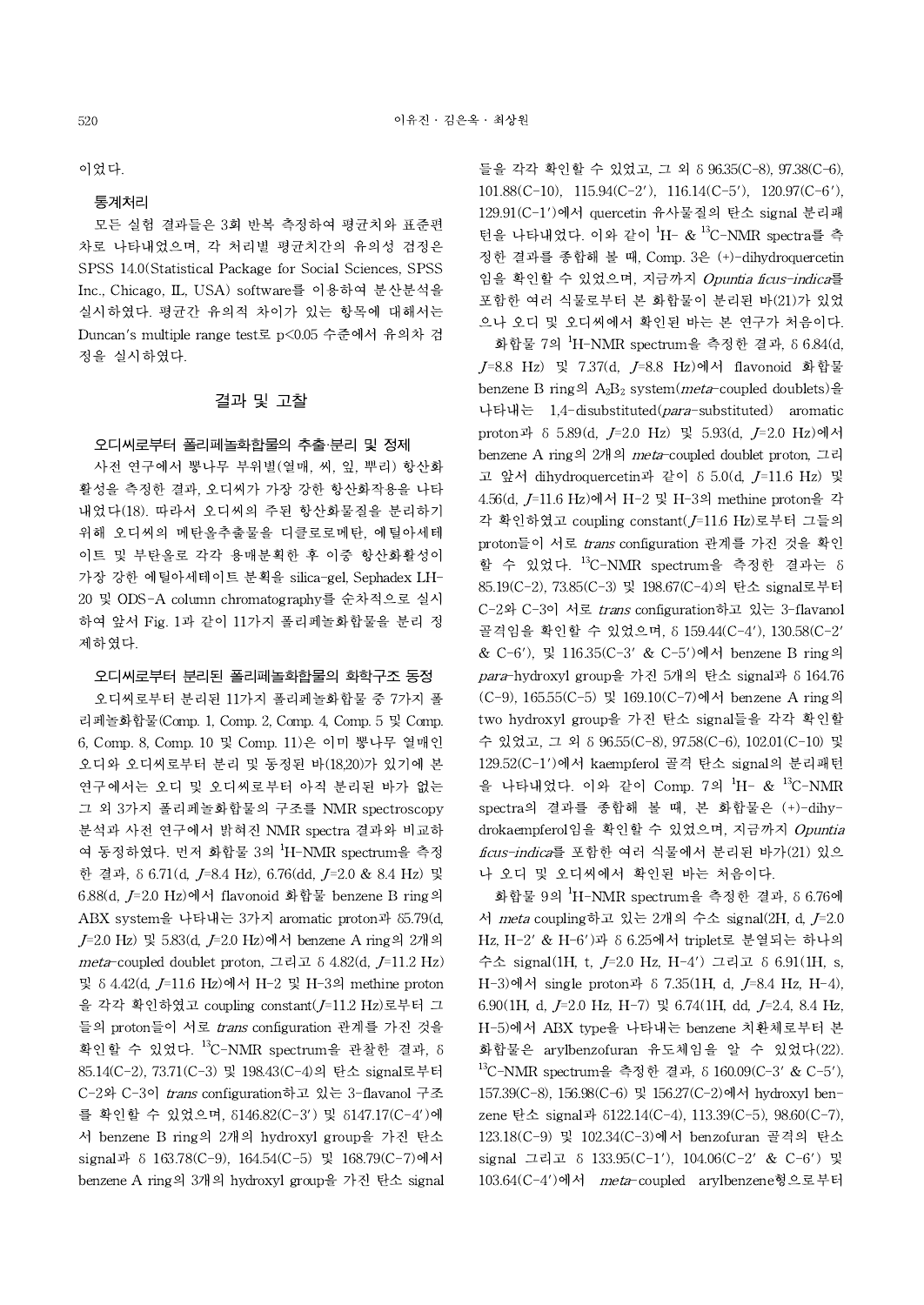

 $H C$ 

HO



**(+)-Dihy droquercetin**



**Isoquercitrin Quercitrin**





H O

Oʻ O

OH

OH

C OO H



o н

OH

O H



0、

 $\frac{1}{C}$ 

O H

OH

OH

**(+)-Dihydroka empferol** *trans***-R esv aratrol**





**4 -Preny lmora cin**

Comp. 9는 2-aryl-benzofuran 유도체인 moracin 화합물임 을 확인할 수 있었다. Moracin 및 그 유도체는 오디뿐 아니 라 상엽 및 상백피에 함유되어 있는 항당뇨 성분으로 잘 알 려져 있으나(18,20,22,23), 오디씨에서 확인된 바는 본 연구 가 처음이다. 이상과 같이 오디씨로부터 분리된 11가지 폴리 페놀화합물의 화학구조를 보면 Fig. 2와 같으며, 여기서 처 음으로 분리된 3가지 폴리페놀화합물의 'H- & <sup>13</sup>C-NMR \_\_\_ 해 DF spectral data를 정리해보면 Table 1과 같다.

Table 1.  ${}^{1}$ H- and  ${}^{13}$ C-NMR spectral data of three polyphenolic compounds isolated from mulberry seeds

| Position             | $1801$ $\mu$ $\sigma$ $\mu$ $\sigma$ $\mu$ $\sigma$ $\sigma$ $\sigma$ $\sigma$ $\sigma$ $\sigma$<br>Comp. $3$ | Comp. 7           | Comp. 9               |
|----------------------|---------------------------------------------------------------------------------------------------------------|-------------------|-----------------------|
| $\rm ^1H\text{-}NMR$ |                                                                                                               |                   |                       |
| 2                    | 4.82, d, (11.2)                                                                                               | 4.99, d, $(11.6)$ |                       |
| 3                    | 4.41, d. (11.6)                                                                                               | 4.55, d. $(11.6)$ | 6.91, s               |
| $\overline{4}$       |                                                                                                               |                   | 7.35, d, $(8.4)$      |
| 5                    |                                                                                                               |                   | 6.74, dd $(2.4, 8.4)$ |
| $\,$ 6 $\,$          | 5.79, d, $(2.0)$                                                                                              | 5.89, d, $(2.0)$  |                       |
| $\overline{7}$       |                                                                                                               |                   | 6.90, d, $(2.0)$      |
| 8                    | 5.83, d, $(2.0)$                                                                                              | 5.93, d, $(2.0)$  |                       |
| $2^{\prime}$         | 6.88, d, $(2.0)$                                                                                              | 7.37, d, $(8.8)$  | 6.76, d, $(2.0)$      |
| 3'                   |                                                                                                               | 6.84, d, $(8.8)$  |                       |
| 4'                   |                                                                                                               |                   | 6.25, t, $(2.0)$      |
| 5'                   | 6.71, d, $(8.4)$                                                                                              | 6.84, d. (8.8)    |                       |
| 6'                   | 6.76, dd $(2.0, 8.4)$ 7.37, d, $(8.8)$                                                                        |                   | 6.76, d, $(2.0)$      |
| $^{13}$ C-NMR        |                                                                                                               |                   |                       |
| 1                    |                                                                                                               |                   |                       |
| $\overline{c}$       | 85.14                                                                                                         | 85.19             | 156.27                |
| 3                    | 73.71                                                                                                         | 73.85             | 102.34                |
| $\overline{4}$       | 198.43                                                                                                        | 198.67            | 122.14                |
| 5                    | 165.34                                                                                                        | 165.55            | 113.39                |
| $\,6$                | 97.38                                                                                                         | 97.58             | 156.98                |
| $\overline{7}$       | 168.79                                                                                                        | 169.12            | 98.60                 |
| 8                    | 96.35                                                                                                         | 96.55             | 157.39                |
| 9                    | 164.54                                                                                                        | 164.75            | 123.18                |
| 10                   | 101.94                                                                                                        | 102.01            |                       |
| 1'                   | 129.91                                                                                                        | 129.52            | 133.95                |
| $2^{\prime}$         | 116.14                                                                                                        | 130.58            | 104.06                |
| 3'                   | 146.40                                                                                                        | 116.35            | 160.09                |
| 4'                   | 147.24                                                                                                        | 159.44            | 103.64                |
| 5'                   | 115.94                                                                                                        | 116.35            | 160.09                |
| 6'                   | 120.97                                                                                                        | 130.58            | 104.06                |

Chemical shift in  $\delta$  ppm, coupling constant  $(J)$  expressed in  $Hz$  in parenthesis and measured in the solvent  $CD<sub>3</sub>OD$ , Taking TMS as an internal standard.

## 오디씨로부터 분리된 폴리페놀화합물의 항산화작용

오디씨로부터 분리한 11가지 폴리페놀화합물의 항산화활 성은 DPPH radical 소거활성으로 나타내었으며, 그 결과는 Table 2와 같다. 11가지 폴리페놀화합물 중 rutin(IC50=20.2 μM)이 가장 강한 항산화활성을 나타내었으며, 그 다음으로 isoquercitrin(IC<sub>50</sub>=22.5  $\mu$ M) y quercitrin(IC<sub>50</sub>=24.6  $\mu$ M) > quercetin(IC<sub>50</sub>=27.8  $\mu$ M)> (+)-dihydroquercetin(IC<sub>50</sub>=28.9 μM)> chlorogenic acid(IC<sub>50</sub>=30.6 μM) 순으로 낮은 활성을 나타내었다. 그리고 위의 폴리페놀화합물들은 모두 천연항 산화제로 잘 알려진 L-ascorbic acid(IC<sub>50</sub>=31.5 μM) 및 αtocopherol(IC50=52.3 μM)에 비해 높은 항산화활성을 나타내 었다. 반면, (+)-dihydrokaempferol(IC<sub>50</sub>=33.8 μM), trans $resveratrol(IC<sub>50</sub>=36.2 μM)$  및 moracin(IC<sub>50</sub>=47.6 μM)과 그 유도체인 4-prenylmoracin(IC50=48.2 μM)은 L-ascorbic acid에 비해 낮은 항산화활성을 나타내었으나, α-tocopherol 에 비해 높은 항산화 활성을 나타내었다. 또한, procatechuic acid(IC50=68.2 μM)는 L-ascorbic acid와 α-tocopherol에 비 해 DPPH 라디칼소거활성이 낮았다.

폴리페놀화합물은 DPPH 라디칼소거활성이 강한 천연항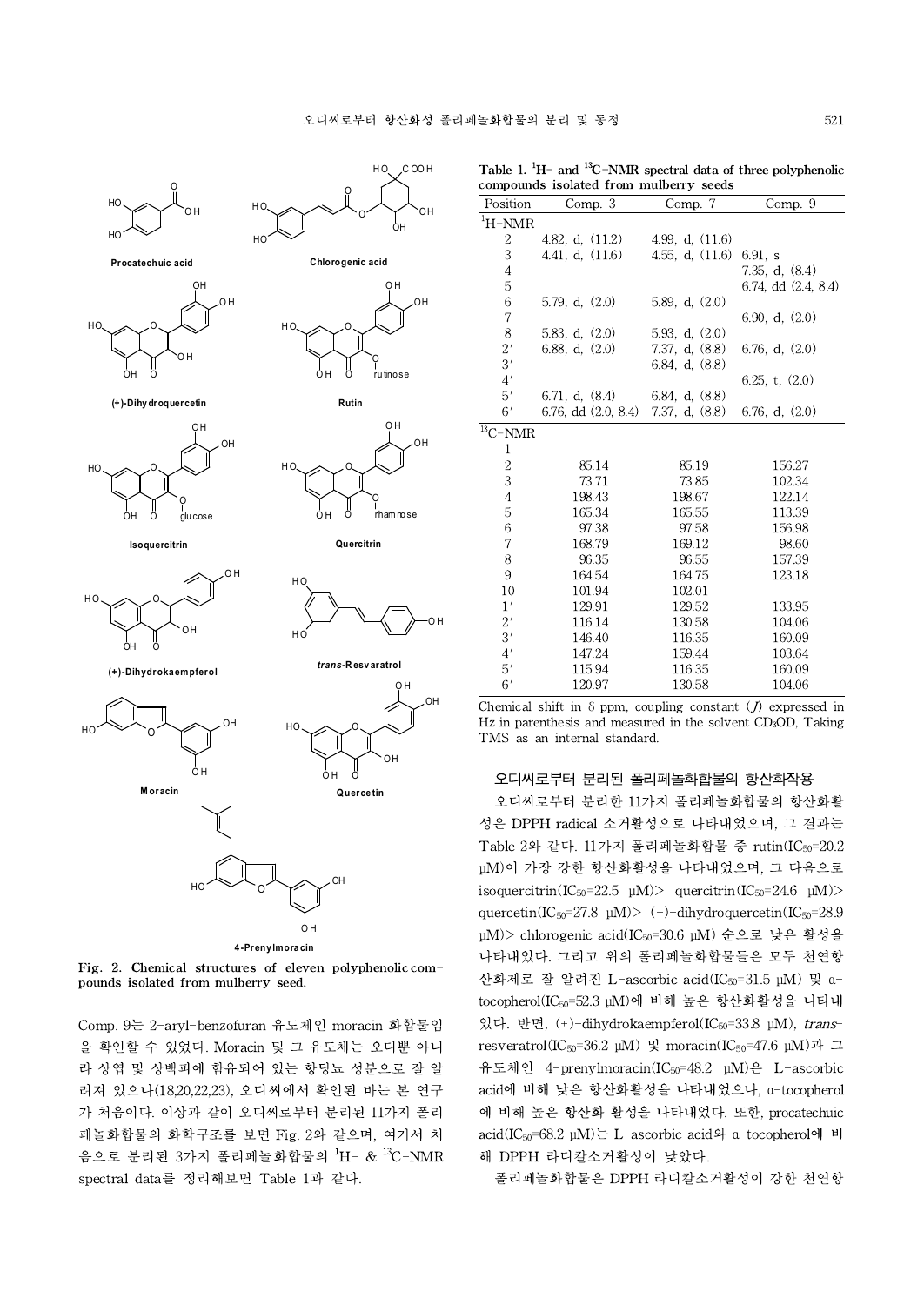Table 2. Antioxidant activity of eleven polyphenolic compounds isolated from mulberry seeds

| DPPH radical scavenging activity<br>$(IC_{50}, \mu M)$ | bo: |
|--------------------------------------------------------|-----|
| $68.2 \pm 0.4^{\circ}$                                 | 배   |
| $30.6 \pm 0.2$ <sup>c</sup>                            | 칼.  |
| $28.9 \pm 0.3$ <sup>cd</sup>                           |     |
| $20.2 \pm 0.2^e$                                       | aci |
| $22.5 \pm 0.2^e$                                       | res |
| $24.6 \pm 0.2$ <sup>de</sup>                           | 소   |
| $33.8 \pm 0.3^c$                                       |     |
| $36.2 \pm 0.4^c$                                       | 놀.  |
| $47.6 \pm 0.2^b$                                       | 래.  |
| $27.8 \pm 0.2^{\circ}$                                 |     |
| $48.2 \pm 0.2^{\rm b}$                                 | 뿐   |
| $31.5 \pm 0.2$ <sup>c</sup>                            | 바   |
| $52.3 \pm 0.4^{\circ}$                                 | 습.  |
|                                                        |     |

IC<sup>50</sup> represents the concentration of a compound required for 50% inhibition DPPH radicals.

Values are mean $\pm$ SD of triplicate analyses.

Values with different superscript letters are significantly different at  $p<0.05$ .

산화제로서 잘 알려져 있으며, 라디칼소거활성의 크기는 그 들이 지니고 있는 hydroxyl group의 수와 conjugated double bond의 유무에 따라 달라진다(24,25). 따라서 quercetin과 그 배당체(isoquercitrin, quercitrin, rutin)는 거의 비슷한 라디 칼소거활성을 나타낸 반면, chlorogenic acid가 procatechuic acid보다, quercetin이 (+)-dihydroquercetin보다, 그리고 resveratrol 성분이 moracin 및 그 유도체보다 강한 라디칼 소거활성을 나타내는 것을 알 수 있었다. 이와 같이 폴리페 놀화합물의 강한 라디칼소거활성은 자유라디칼에 의해 초 래되는 지방의 자동산화반응을 억제하는 천연항산화제로서 뿐만 아니라 생체 내 활성산소에 의해 유도되는 지질과산화 반응을 억제하여 암, 고혈압, 당뇨 및 치매와 같은 여러 생활 습관병을 예방 및 치료하는 생리활성물질로서 작용할 수 있 다(26,27). 한편, trans-resveratrol은 식물이 곰팡이와 같은 미생물이 침입하거나 자외선 조사에 의해 생성되는 생체방 어물질 즉, phytoalexin 일종으로서 포도덩굴에서 처음으로 분리 및 동정되었으며, 포도뿐만 아니라 호장근, 대황, 하수



Fig. 3. HPLC chromatograms of eleven standard polyphenolic compounds (A) and the methanolic extract (B) of the mulberry seed residues. HPLC chromatograms were detected at 310 nm. 1: procatechuic acid, 2: chlorogenic acid, 3: rutin, 4: dihydroquercetin, 5: isoquercitrin, 6: quercitrin, 7: dihydrokaempferol, 8: trans-resveratrol, 9: moracin, 10: quercetin, 11: 4 prenylmoracin.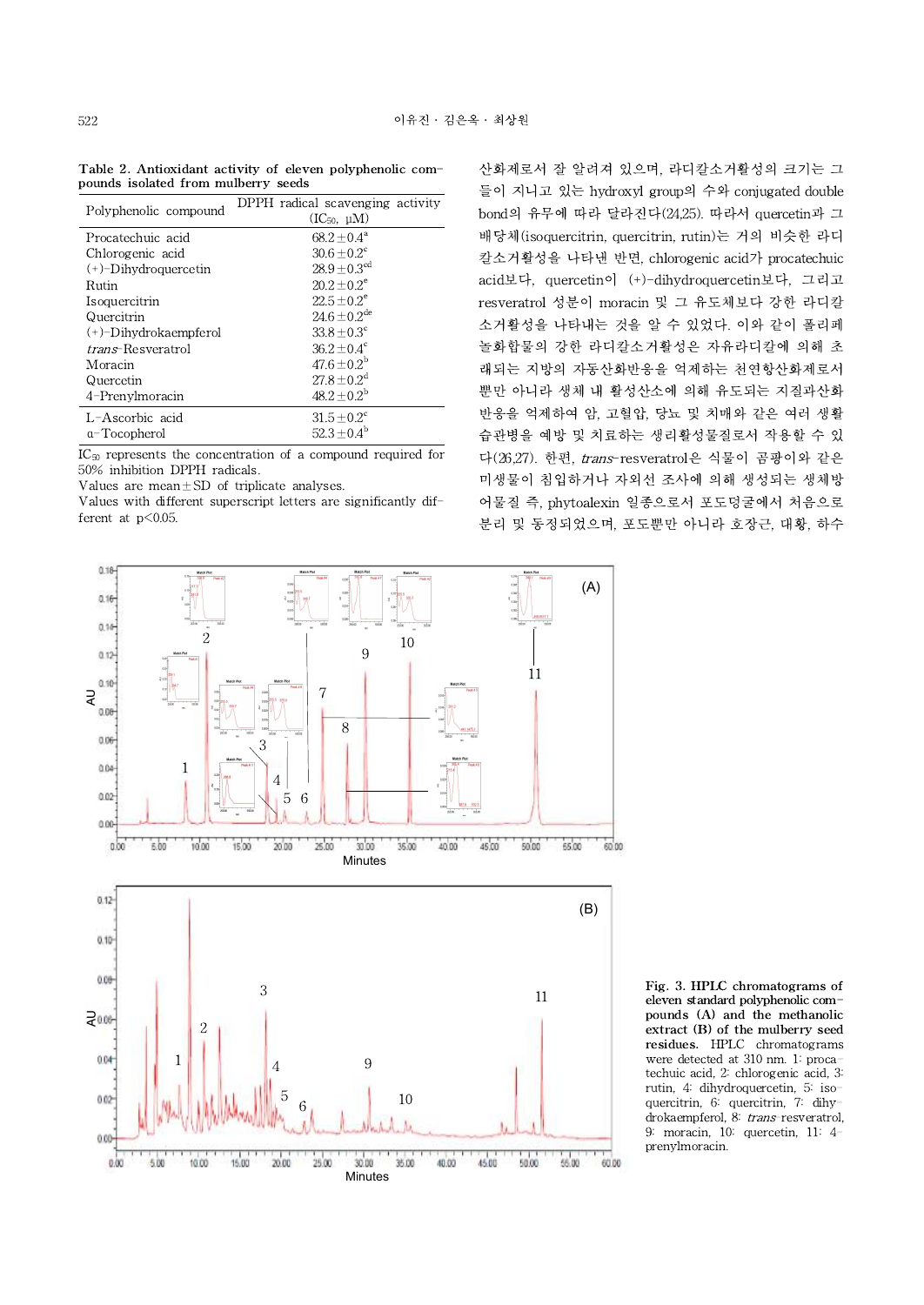| Cultivar       | (mg/100 g, dry)<br>weight of seed)<br>Content" |      |      |      |      |         |                |         |     |      |      |
|----------------|------------------------------------------------|------|------|------|------|---------|----------------|---------|-----|------|------|
|                | РA                                             |      | RT   | DQ   | ΙQ   | QC      | DK             | $t$ -RT | ΜС  | QT   | 4-PM |
| Daesung-ppong  | $\mathrm{ND}^{\mathbb{Z}}$                     | 11.9 | 54.9 | 33.1 | 15.4 | 34.2    | $T_{\rm w}$ 3) | Tr      | 5.3 | 18.4 | 17.0 |
| $Iksu$ -ppong  | 11.6                                           | 15.3 | 60.0 | 24.0 | 11.6 | 24.1    | $\sqrt{1}$     | Tr      | 70  | 19.5 | 43.3 |
| Cheongil-ppong | ND                                             | ND   | 31.1 | 13.2 | 5.8  | 79<br>. | $\sqrt{1}$     | Tr      | 4.7 | 15.8 | 10.5 |

Table 3. Comparison of levels of 11 different polyphenolic compounds of mulberry seeds from three different Morus alba L. cultivars

Values are mean of triplicate analyses. Standard deviation and statistical analysis were omitted for simplicity.

1)PA: procatechuic acid, CA: chlorogenic acid, RT: rutin, DQ: dihydroquercetin, IQ: isoquercitrin, QC: quercitrin, DK: dihydrokaempferol, t-RT: trans-resveratrol, MC: moracin, QT: quercetin, 4-PM: 4-prenylmoracin.

<sup>2)</sup>Not detected. <sup>3)</sup>Trace (<100  $\mu$ g/100 g).

오, 땅콩 등의 식품이나 생약에 존재하는 항암, 항고혈압, 항염증 및 항노화 성분으로 잘 알려져 있다(28,29). 그리고 resveratrol은 잠상산물 중 뽕나무 열매인 오디와 상엽 및 상백피에도 존재하며, 그 함량은 품종 및 부위에 따라 상당 히 차이가 있는 것으로 보고되었고, 특히 오디의 레스베라트 롤 함량은 포도보다는 156배, 땅콩보다는 780배나 많은 것으 로 밝혀졌다(30,31).

### 뽕나무 품종별 오디씨의 폴리페놀화합물의 함량

오디씨에 함유된 폴리페놀화합물의 정량분석을 위한 11 가지 standard 폴리페놀화합물과 탈지오디씨박 메탄올추출 물의 HPLC 크로마토그램은 Fig. 3과 같고, 이로부터 3가지 뽕나무 품종별 오디씨의 11가지 폴리페놀화합물의 함량을 측정한 결과는 Table 3과 같다. 먼저 3가지 오디씨의 폴리페 놀화합물의 함량(mg/100 g, 건조 오디씨)을 보면 rutin이 31.1∼60.0 mg으로 가장 높았으며, 그 다음으로 quercitrin (7.2∼34.2 mg)> (+)-dihydroquercetin(13.2∼33.1 mg)> quercetin(15.8∼19.5 mg)> 4-prenylmoracin(10.5∼43.3 mg) > isoquercitrin(5.8∼15.4 mg)> chlorogenic acid(0.0∼15.3 mg)> moracin(4.7∼7.2 mg)> procatechuic acid(0.0∼11.6 mg) 순으로 낮았다. 반면, (+)-dihydrokaempferol 및 transresveratrol의 함량은 미량(< 0.1 mg)이었다. 한편, 3가지 뽕 나무 품종별 오디씨의 폴리페놀화합물의 함량을 보면 대성 뽕 오디씨는 항암, 항고혈압 및 항산화 플라보노이드 성분인 rutin 및 quercetin 유도체의 함량이 높음을 알 수 있었으며, 반면 익수뽕 오디씨는 procatechuic 및 chlorogenic acid와 같은 항산화성 페놀산의 함량이 높았고, 특히 항당뇨 성분인 moracin 및 4-prenylmoracin의 함량이 다른 오디 품종에 비 해 1.5∼2.5배 높음을 알 수 있었다. 반면, 청일뽕 오디씨는 3가지 품종 중 폴리페놀화합물의 함량이 가장 낮았고, 특히 procatechuic 및 chlorogenic acid는 검출되지 않았다.

이와 같이 뽕나무 품종 중 기능성물질이 많이 함유된 오디 용 뽕나무로 잘 알려진 대성뽕은 오디뿐만 아니라 오디씨에 도 유사하게 플라보노이드 함량이 높았으며(32), 반면 익수 뽕은 비록 대성뽕보다 플라보노이드 함량은 낮았으나 다른 폴리페놀화합물, 특히 moracin 함량은 매우 높은 것이 특징 이었고 이에 비해 청일뽕은 대성뽕 및 익수뽕 오디씨보다 폴리페놀 함량이 훨씬 낮은 수준이었으며, 이는 청일뽕 오디 가 다른 품종보다 달고 즙이 많은 대신 과실의 크기가 작아 상대적으로 오디씨의 항산화성 폴리페놀화합물의 함량이 낮은 것으로 생각된다. 한편, 오디뿐만 아니라 오디씨에도 항암, 항고혈압 및 항노화 성분인 trans-resveratrol이 함유 되어 있고 오디 품종에 따라 다소 함량 차이를 보였으며(30), 전보(18)와 달리 3가지 뽕나무 품종 오디씨에는 거의 미량으 로 존재함을 알 수 있었는데 이는 사용한 오디의 품종과 재 배지의 차이에 기인된 것으로 생각된다.

#### 요 약

뽕나무(Morus alba L.) 열매 오디로부터 오디주스 및 오 디와인 제조 중 부산물로 얻어지는 오디씨를 기능성식품 및 화장품의 신소재로 사용하기 위한 연구의 일환으로 먼저 오 디씨로부터 11가지 폴리페놀화합물을 분리 및 동정하였으 며, 아울러 그들의 항산화활성과 품종별 함량을 측정하였다. 먼저 탈지오디씨박의 메탄올추출물을 노르말-헥산으로 탈 지한 후 디클로로메탄, 에틸아세테이트 및 노르말-부탄올로 용매분획하고, 이중 항산화활성이 강한 에틸아세테이트 분 획물을 silica-gel, Sephadex LH-20 및 ODS-A column chromatography를 순차적으로 실시하여 11가지 폴리페놀 화합물을 각각 순수하게 분리 및 정제하였으며, 그들의 화학 구조를 NMR을 이용하여 동정하였다. 오디씨로부터 분리한 11가지 폴리페놀화합물의 항산화활성을 DPPH radical을 이 용하여 측정한 결과, rutin(IC50=20.2 μM)이 가장 강한 항산 화활성을 나타내었으며, 그 다음으로 isoquercitrin  $(IC_{50}$ = 22.5 μM) quercitrin(IC<sub>50</sub>=24.6 μM) quercetin(IC<sub>50</sub>=27.8  $\mu$ M)> (+)-dihydroquercetin(IC<sub>50</sub>=28.9  $\mu$ M)> chlorogenic acid(IC50=30.6 μM) 순으로 나타내었다. 반면, (+)-dihydrokaempferol(IC<sub>50</sub>=33.8 μM), trans-resveratrol(IC<sub>50</sub>=36.2  $μM$ ), moracin(IC<sub>50</sub>=47.6  $μM$ ) 및 4-prenylmoracin(IC<sub>50</sub>=48.2 μM)은 위의 폴리페놀화합물보다 낮은 항산화활성을 나타내 었으며, procatechuic acid(IC<sub>50</sub>=68.2 μM)는 가장 낮은 항산 화활성을 나타내었다. 한편, 3가지 뽕나무 품종별 오디씨의 11가지 폴리페놀화합물의 함량을 측정한 결과, rutin이 31.1 ∼60.0 mg/100 g으로 가장 높았으며, 그 다음으로 quercitrin (7.2∼34.2 mg/100 g)> dihydroquercetin(13.2∼33.1 mg/ 100 g)> quercetin(15.8∼19.5 mg/100 g)> 4-prenylmor